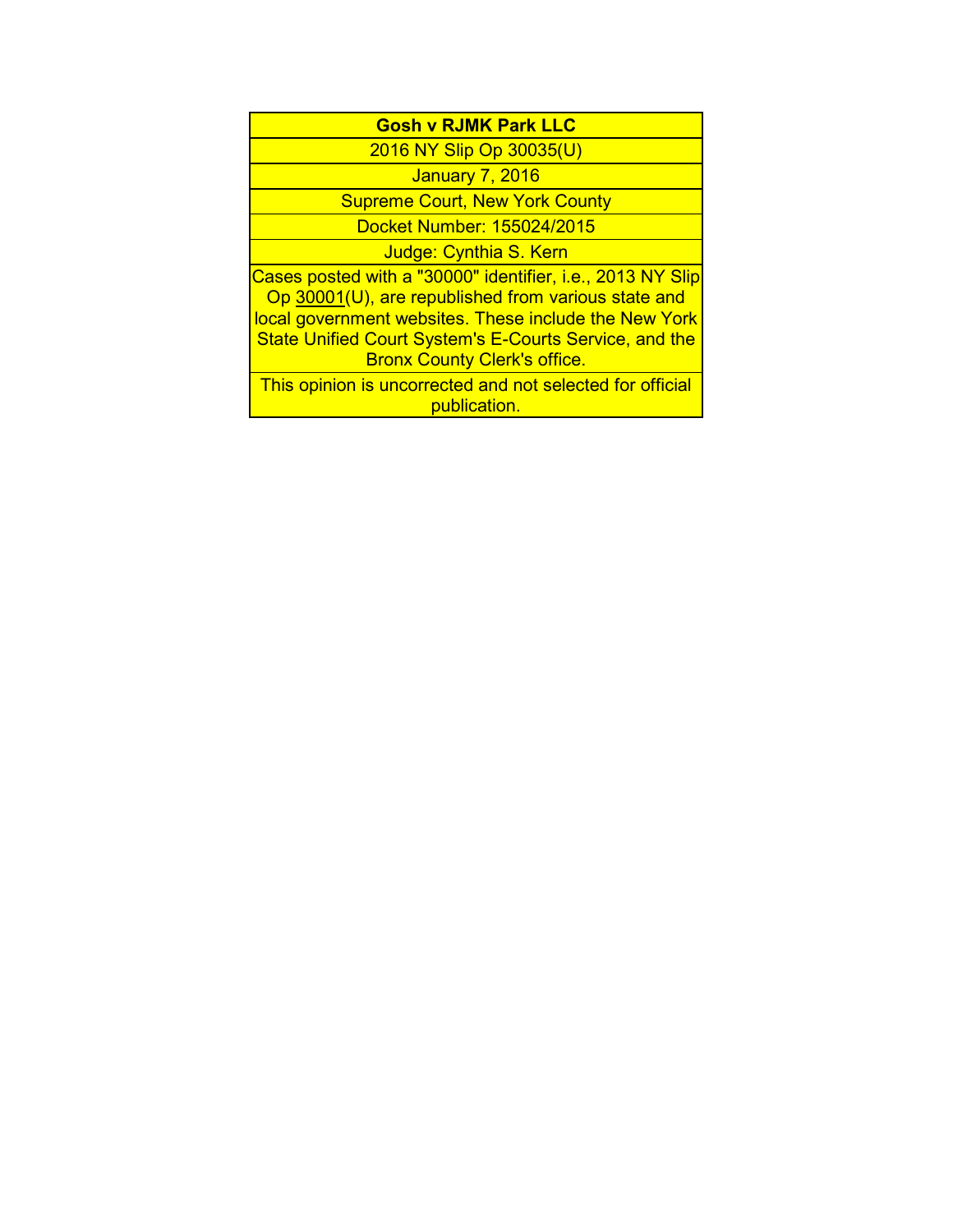| SUPREME COURT OF THE STATE OF NEW YORK<br><b>COUNTY OF NEW YORK: Part 55</b><br>SLAVA GOSH, and IRINA GOSH, as parents and natural<br>guardians of A.G., an infant, and SLAVA GOSH, and<br>IRINA GOSH, Individually, |             |                       |  |
|----------------------------------------------------------------------------------------------------------------------------------------------------------------------------------------------------------------------|-------------|-----------------------|--|
|                                                                                                                                                                                                                      |             |                       |  |
|                                                                                                                                                                                                                      | Plaintiffs, | Index No. 155024/2015 |  |
| -against-                                                                                                                                                                                                            |             | <b>DECISION/ORDER</b> |  |
| RJMK PARK LLC, RJRH PARK LLC, DIAMOND<br>PROPERTIES LLC, and DP 21, LLC,                                                                                                                                             |             |                       |  |
|                                                                                                                                                                                                                      | Defendants. |                       |  |
| HON. CYNTHIA S. KERN, J.S.C.                                                                                                                                                                                         |             |                       |  |
| Recitation, as required by CPLR 2219(a), of the papers considered in the review of this motion for                                                                                                                   |             |                       |  |

| Papers | Numbered |
|--------|----------|
|        |          |
|        |          |
|        |          |
|        |          |

Plaintiffs commenced the instant action seeking damages for personal injuries allegedly sustained by infant plaintiff A.G. as a result of an accident that occurred on or about January 31, 2015 at a trampoline park in Westchester County, New York. Defendants RJMK Park LLC and RJRH Park LLC (the "moving defendants") now move for an order pursuant to CPLR §§ 501, 510 and 511 changing venue from New York County to Westchester County. For the reasons set forth below, the moving defendants' motion is granted.

The relevant facts are as follows. On or about January 23, 2015, plaintiff Irina Gosh electronically signed an agreement (the "Agreement") with defendant RiMK Park LLC to allow infant plaintiff A.G. to participate in activities at the Rockin' Jump facility in Mt. Kisko, Westchester County, New York, owned by RJMK Park LLC (hereinafter "Rockin' Jump"). On or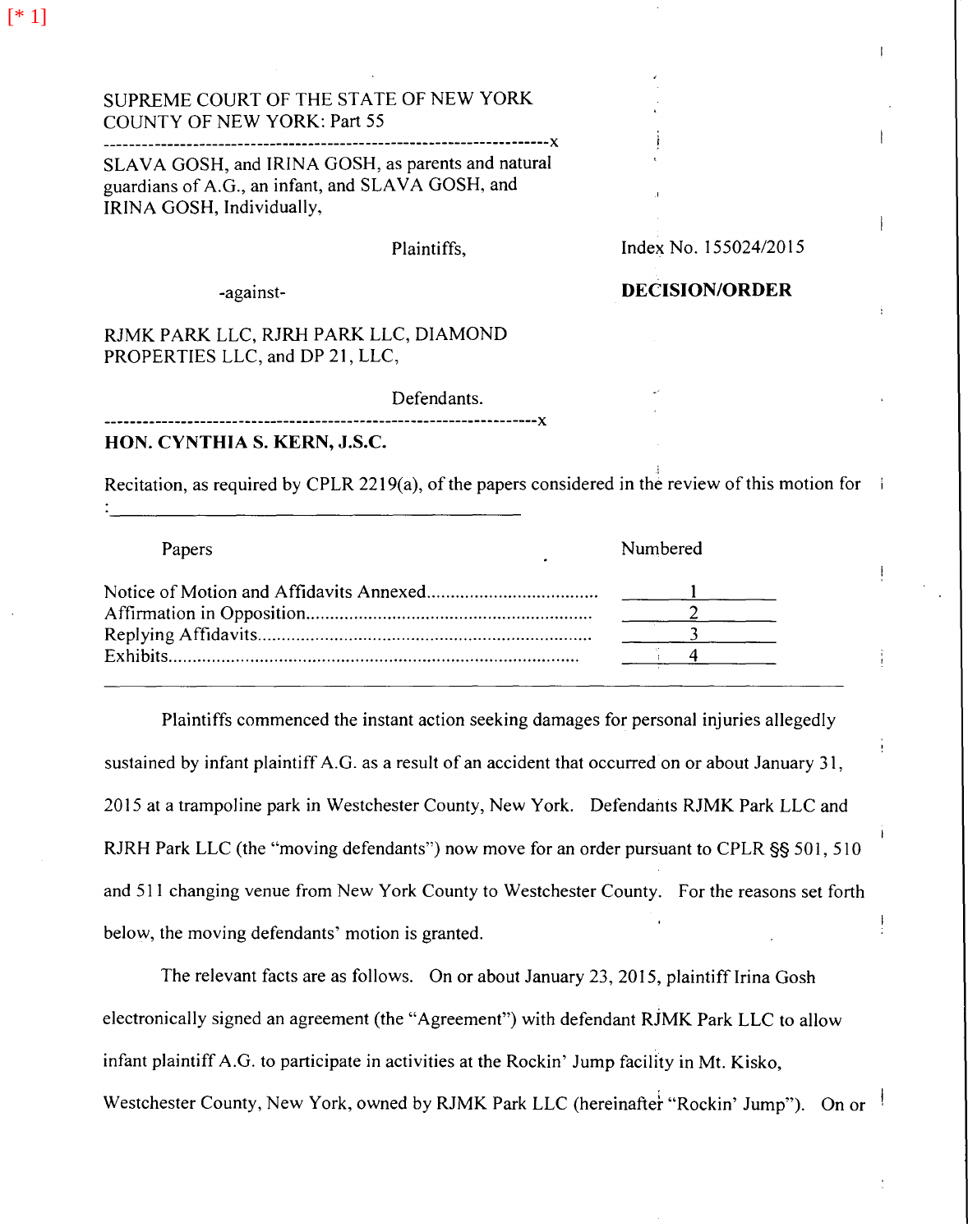. about January 31, 2015, infant plaintiff A.G. was injured while playing a game of "trampoline

dodgeball" at the Rockin' Jump facility. Paragraph 2 of the Agreement contained the following

clause purporting to release Rockin' Jump from liability:

Despite all known and unknown risks, I hereby expressly and voluntarily remise, release, acquit, satisfy, and forever discharge Rockin' Jump on my own behalf, that of my child(ren)/ward(s), and anyone acting on my and/or my child(ren)/ward(s)' behalf and agree to hold Rockin' Jump harmless from all manner of action(s) or omission(s), cause(s) and cause of action... including, but not limited to, any and all claims which allege negligent acts and/or omissions committed by Rockin' Jump...

The Agreement also provided in paragraph 7 as follows:

[i]n the event a lawsuit is filed against Rockin' Jump, I agree to the sole and exclusive venue of the County of Westchester. I further agree that the substantive law of New York shall apply without regard to any conflict of law rules. I also agree that if any portion of this agreement is found to be void or unenforceable, the remaining portion shall remain in full force and effect.

The moving defendants move for an order changing venue pursuant to CPLR § 501, which

provides that a "written agreement fixing place of trial, made before an action is commenced, shall be enforced upon a motion for change of place of trial." Forum selection clauses, including clauses selecting venue, are "*prima facie* valid" and "are not to be set aside unless a party demonstrates that the enforcement of such 'would be unreasonable and unjust or that the clause is invalid because of fraud or overreaching, such that a trial in the contractual forum would be so gravely difficult and inconvenient that the challenging party would, for all practical purposes; be deprived of his or her day in court."" *Sterling Natl. Bank v. Eastern Shipping Worldwide, Inc.*, 35 A.D.3d 222 (1<sup>st</sup> Dept 2006) (internal citations omitted).

In the present case, the moving defendants' motion for an order changing venue pursuant to CPLR § 501 is granted as the parties have entered into a written agreement fixing the place of trial in Westchester County before the action was commenced and plaintiffs have failed to demonstrate any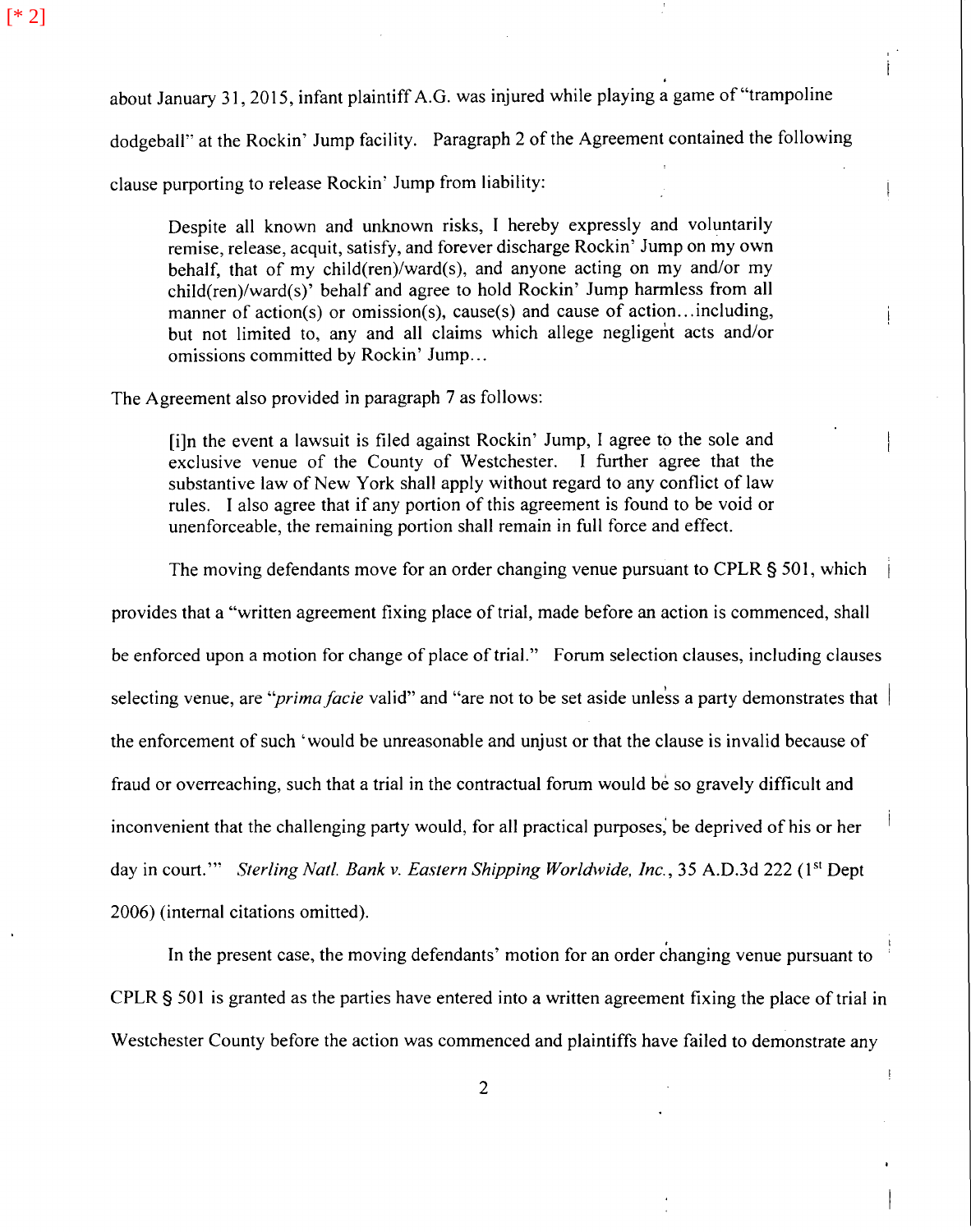grounds for invalidating the forum selection clause. Plaintiffs have failed to make any showing that  $^{\dagger}$ this forum selection clause is unreasonable or unjust, was obtained through fraud or overreaching or that a trial in Westchester County would be "so gravely difficult and inconvenient" that plaintiffs would be deprived of their day in court.

Plaintiffs' argument that the forum selection clause in the Agreement is invalid on the ground that the Agreement itself is void pursuant to General Obligations Law § 5-326, which invalidates certain agreements purporting to release the owners or operators of recreational facilities from liability for negligence, is without merit. Initially, the court finds that the provision in the Agreement releasing Rockin' Jump from liability for its own negligence is unenforceable pursuant to General Obligations Law§ 5-326, which provides as follows:

[ e ]very covenant, agreement or understanding in or in connection with, or collateral to, any contract, membership application, ticket of  $\alpha$  admission or similar writing, entered into between the owner or operator of any pool, gymnasium, place of amusement or recreation, or similar establishment and the user of such facilities, pursuant to which such owner or operator receives a fee or other compensation for the use of such facilities, which exempts the said owner or operator from liability for damages caused by or resulting from the negligence of the owner, operator or person in charge of such establishment, or their agents, servants or employees, shall be deemed to be void as against public policy and wholly unenforceable.

Although plaintiffs are correct in their assertion that the provision in the Agreement between the parties releasing Rockin' Jump from liability for its negligence is unenforceable, plaintiffs have not established that the entire agreement is void based on the unenforceable provision. Where an agreement consists partially of an unlawful objective, "the court may sever the illegal aspect and enforce the legal one, so long as the illegal aspects are incidental to the legal aspects and are not the main objective of the agreement." *Mark Hotel LLC v. Madison Seventy-Seventh LLC*, 61 A.D.3d 140, 143 ( $1<sup>st</sup>$  Dept 2009) (internal citations omitted). "[W] hether the provisions of a contract are